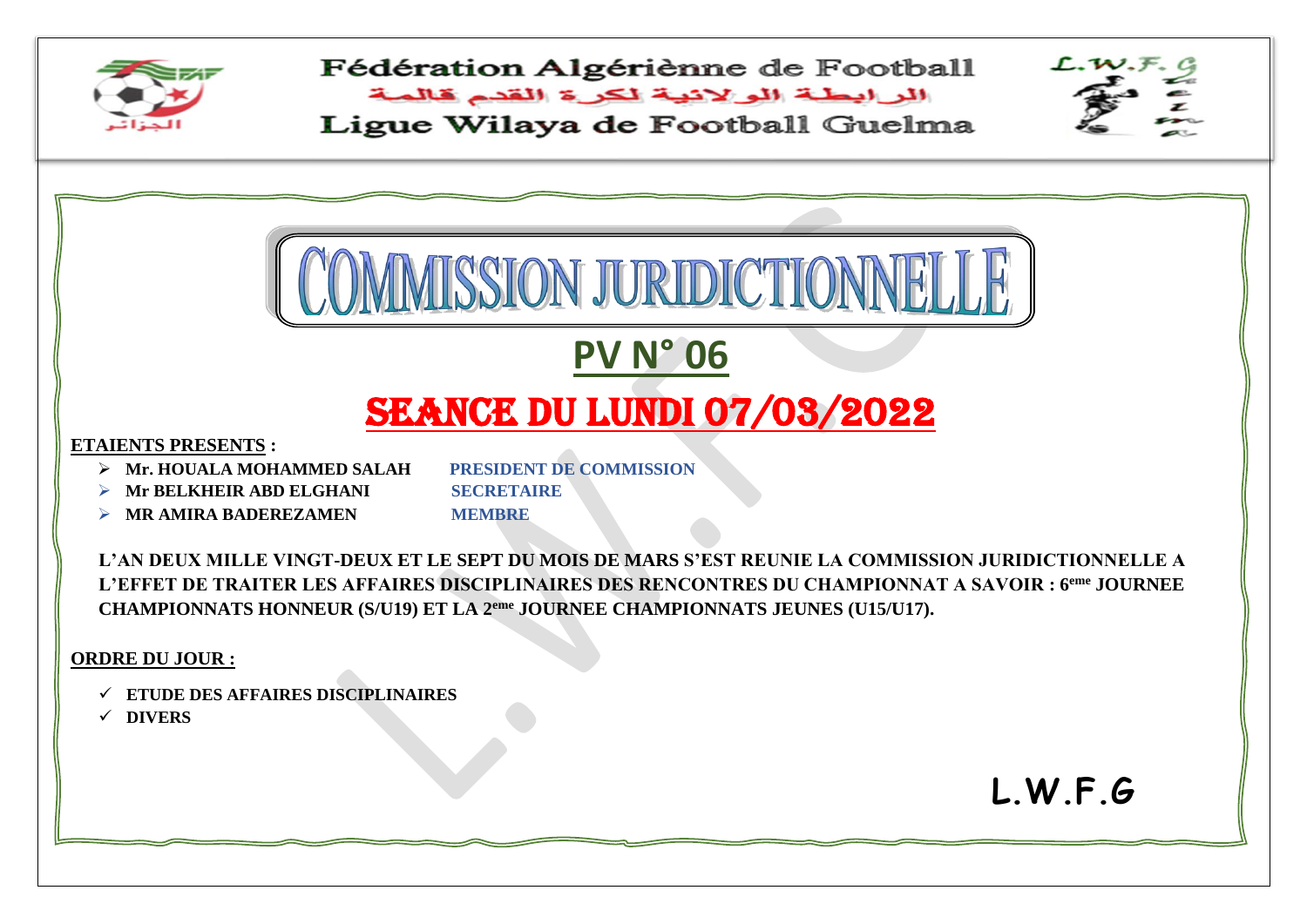



## COMMISSION WILAYA DE DISCIPLINE

|                                                                                         |              |                                                        |         |                                                |                        |                                                             |             |            | GUELMA le 07/03/2022                                                                      |
|-----------------------------------------------------------------------------------------|--------------|--------------------------------------------------------|---------|------------------------------------------------|------------------------|-------------------------------------------------------------|-------------|------------|-------------------------------------------------------------------------------------------|
|                                                                                         |              |                                                        |         | <b>COMMISSION WILAYA DE DISCIPLINE</b>         |                        |                                                             |             |            |                                                                                           |
|                                                                                         |              |                                                        |         | PV N 6 Séance du 07/03/2022 Saison 2021 / 2022 |                        |                                                             |             |            | <b>Championnat SENIOR</b>                                                                 |
|                                                                                         |              |                                                        |         |                                                |                        |                                                             |             |            |                                                                                           |
| <b>Affaire N</b> 16                                                                     |              | Rencontre WAM - SCB (S) Du 04/03/2022 (6 ième journée) |         |                                                |                        | <b>Championnat HONNEUR - -</b>                              |             |            | P.V N 6                                                                                   |
| Type                                                                                    | Club         | Nom et Prénom                                          | Licence | Sanction                                       | Nombre                 | <b>Motif Sanction</b>                                       | Amende      | Article    | Date Effet                                                                                |
| <b>JOUEUR</b>                                                                           | <b>WAM</b>   | <b>ZAOUA KHALIL</b>                                    | 2413008 | <b>AVERTISSEMENT</b>                           | $\mathbf{1}$           | <b>COMPORTEMENT ANTI SPORTIF</b>                            |             | <b>100</b> | 08/03/2022                                                                                |
| <b>JOUEUR</b>                                                                           | <b>SCB</b>   | <b>MEKHALFA SAMI</b>                                   | 2410020 | <b>AVERTISSEMENT</b>                           |                        | <b>COMPORTEMENT ANTI SPORTIF</b>                            |             | <b>100</b> | 08/03/2022                                                                                |
|                                                                                         |              | $WAM = WAIN MAKHLOUF$                                  |         | $SCB = SC BELKHIER$                            |                        |                                                             |             |            |                                                                                           |
|                                                                                         |              |                                                        |         |                                                |                        |                                                             |             |            |                                                                                           |
|                                                                                         |              |                                                        |         |                                                |                        |                                                             |             |            |                                                                                           |
| <b>Affaire N</b> 17                                                                     |              | Rencontre ESAA - USABB (S) Du 04/03/2022               |         | (6 ième journée)                               |                        | <b>Championnat HONNEUR - -</b>                              |             |            | P.V N 6                                                                                   |
| Type                                                                                    | Club         | Nom et Prénom                                          | Licence | Sanction                                       | Nombre                 | <b>Motif Sanction</b>                                       | Amende      | Article    | Date Effet                                                                                |
| <b>JOUEUR</b>                                                                           | <b>ESAA</b>  | <b>AISSANI CHERIF</b>                                  |         | 2436007 AVERTISSEMENT                          |                        | <b>COMPORTEMENT ANTI SPORTIF</b>                            |             | <b>100</b> | 08/03/2022                                                                                |
| <b>JOUEUR</b>                                                                           | <b>ESAA</b>  | <b>BELAZIZIA MOHAMED RIDA</b>                          | 2436015 | <b>AVERTISSEMENT</b>                           | 1                      | <b>COMPORTEMENT ANTI SPORTIF</b>                            |             | <b>100</b> | 08/03/2022                                                                                |
|                                                                                         |              |                                                        |         |                                                |                        |                                                             |             |            |                                                                                           |
|                                                                                         | <b>USABB</b> | <b>NOUADRIA RAMI</b>                                   |         | 2414005 AVERTISSEMENT                          | 1                      | <b>COMPORTEMENT ANTI SPORTIF</b>                            |             | <b>100</b> |                                                                                           |
|                                                                                         |              | $ESAA = ESAIN ARKO$                                    |         | $USABB = USABB$                                |                        |                                                             |             |            |                                                                                           |
|                                                                                         |              |                                                        |         |                                                |                        |                                                             |             |            |                                                                                           |
|                                                                                         |              |                                                        |         |                                                |                        |                                                             |             |            |                                                                                           |
|                                                                                         |              | Rencontre JAR - $OMG(S)$ Du 04/03/2022                 |         | (6 ième journée)                               |                        | <b>Championnat HONNEUR - -</b>                              |             |            |                                                                                           |
| Type                                                                                    | Club         | Nom et Prénom                                          | Licence | Sanction                                       | Nombre                 | <b>Motif Sanction</b>                                       | Amende      | Article    |                                                                                           |
|                                                                                         | <b>JAR</b>   | <b>BOUNEFLA ZAKARYA</b>                                | 2432004 | <b>AVERTISSEMENT</b>                           | 1                      | <b>COMPORTEMENT ANTI SPORTIF</b>                            |             | <b>100</b> |                                                                                           |
|                                                                                         | <b>JAR</b>   | <b>FERGANI MOHAMMED</b>                                | 2432007 | <b>AVERTISSEMENT</b>                           | 1                      | <b>COMPORTEMENT ANTI SPORTIF</b>                            |             | <b>100</b> |                                                                                           |
| <b>JOUEUR</b>                                                                           | <b>JAR</b>   | <b>BOUGARN AHMED</b>                                   |         | 2432016 MATCHS DE SUSPENSION<br><b>FERMES</b>  | <b>4 Matchs fermes</b> | <b>COMPORTEMENT ANTI SPORTIF</b><br><b>ENVERS OFFICIELS</b> | 5 000,00 DA | 112        |                                                                                           |
| <b>JOUEUR</b><br><b>Affaire N</b> 18<br><b>JOUEUR</b><br><b>JOUEUR</b><br><b>JOUEUR</b> | <b>OMG</b>   | <b>DJEFFAL MOHAMMED</b><br><b>CHARIF</b>               | 2401020 | <b>MATCH FERME DE</b><br><b>SUSPENSION</b>     | <b>2 Matchs fermes</b> | <b>COMPORTEMENT ANTISPORTIF</b><br><b>ENVERS ADVERSAIRE</b> | 1 500,00 DA | 111        | 08/03/2022<br>P.VN6<br>Date Effet<br>08/03/2022<br>08/03/2022<br>08/03/2022<br>08/03/2022 |

| <b>Affaire N</b> 18 |               |            | Rencontre JAR - OMG (S) Du 04/03/2022 (6 ième journée) |         |                                              | <b>Championnat HONNEUR - -</b> |                                                      |             |            | P.VN6      |  |
|---------------------|---------------|------------|--------------------------------------------------------|---------|----------------------------------------------|--------------------------------|------------------------------------------------------|-------------|------------|------------|--|
|                     | Type          | Club       | Nom et Prénom                                          | Licence | Sanction                                     | Nombre                         | <b>Motif Sanction</b>                                | Amende      | Article    | Date Effet |  |
|                     | <b>JOUEUR</b> | <b>JAR</b> | <b>BOUNEFLA ZAKARYA</b>                                |         | 2432004 AVERTISSEMENT                        |                                | COMPORTEMENT ANTI SPORTIF                            |             | <b>100</b> | 08/03/2022 |  |
|                     | <b>JOUEUR</b> | JAR.       | <b>FERGANI MOHAMMED</b>                                | 2432007 | <b>AVERTISSEMENT</b>                         |                                | COMPORTEMENT ANTI SPORTIF                            |             | 100        | 08/03/2022 |  |
|                     | <b>JOUEUR</b> | <b>JAR</b> | <b>BOUGARN AHMED</b>                                   | 2432016 | <b>MATCHS DE SUSPENSION</b><br><b>FERMES</b> | 4 Matchs fermes                | COMPORTEMENT ANTI SPORTIF<br><b>ENVERS OFFICIELS</b> | 5 000,00 DA | 112        | 08/03/2022 |  |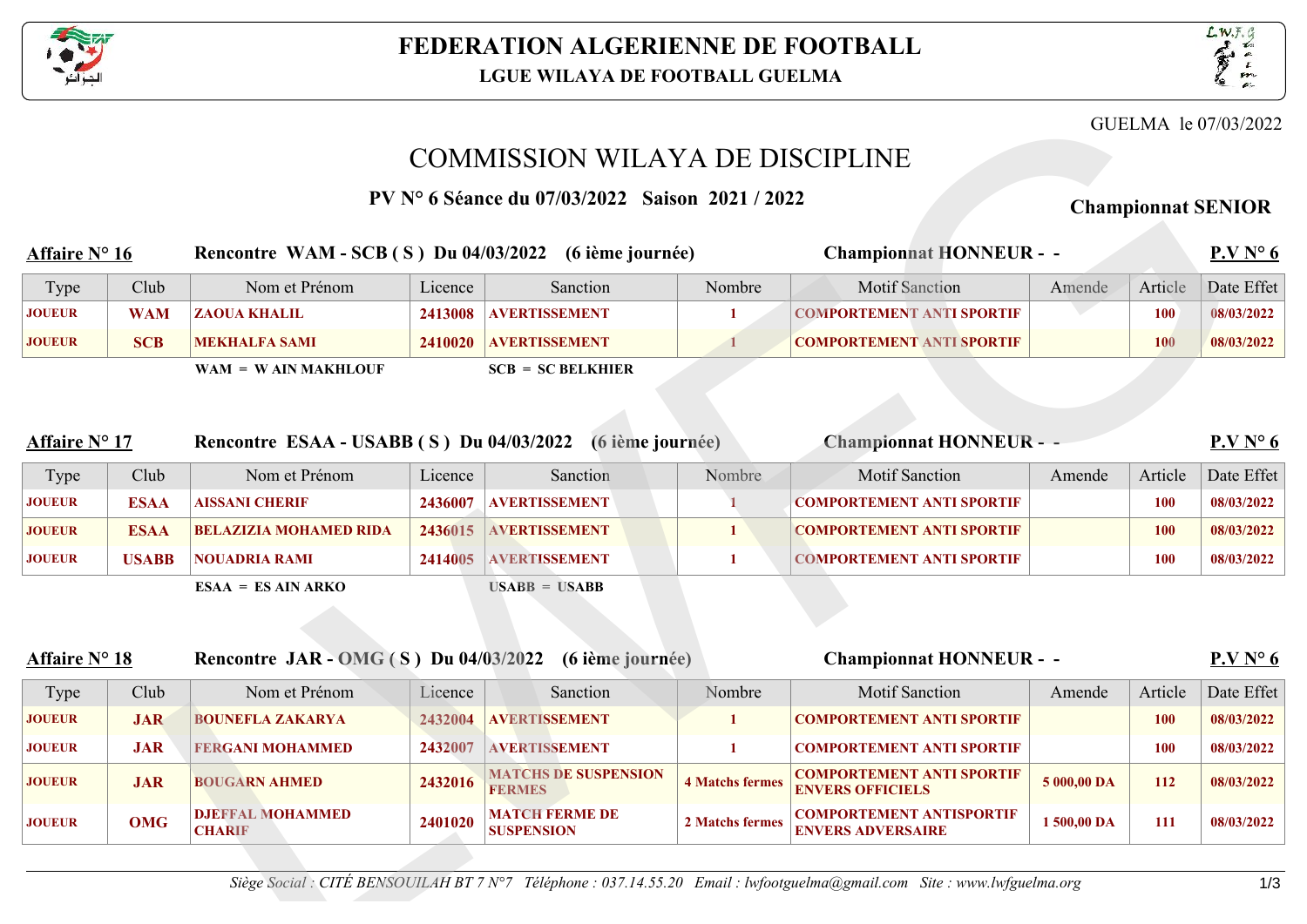| <b>Affaire N</b> 19 |             | Rencontre WAM - SCB (U19) Du 04/03/2022 (6 ième journée)  |         |                          |              | <b>Championnat JEUNES - -</b>                                                                                            |        |            | P.VN6      |
|---------------------|-------------|-----------------------------------------------------------|---------|--------------------------|--------------|--------------------------------------------------------------------------------------------------------------------------|--------|------------|------------|
| Type                | Club        | Nom et Prénom                                             | Licence | Sanction                 | Nombre       | <b>Motif Sanction</b>                                                                                                    | Amende | Article    | Date Effet |
| <b>JOUEUR</b>       | <b>WAM</b>  | <b>LAIB AYOUB</b>                                         | 2413101 | <b>AVERTISSEMENT</b>     | 1            | <b>COMPORTEMENT ANTI SPORTIF</b>                                                                                         |        | <b>84J</b> | 08/03/2022 |
|                     |             | $WAM = WAIN MAKHLOUF$                                     |         | $SCB = SC BELKHIER$      |              |                                                                                                                          |        |            |            |
| <b>Affaire N 20</b> |             | Rencontre WEF - ABN (U19) Du 04/03/2022 (6 ième journée)  |         |                          |              | <b>Championnat JEUNES - -</b>                                                                                            |        |            | P.VN6      |
| Type                | Club        | Nom et Prénom                                             | Licence | Sanction                 | Nombre       | <b>Motif Sanction</b>                                                                                                    | Amende | Article    | Date Effet |
| <b>JOUEUR</b>       | <b>ABN</b>  | <b>SAIOUDI FARES</b>                                      |         | 2402116 AVERTISSEMENT    | $\mathbf{1}$ | <b>COMPORTEMENT ANTI SPORTIF</b>                                                                                         |        | <b>84J</b> | 08/03/2022 |
| <b>JOUEUR</b>       | <b>ABN</b>  | <b>BEKAKRIA AZZEDDINE</b>                                 | 2402127 | <b>AVERTISSEMENT</b>     | 1            | <b>COMPORTEMENT ANTI SPORTIF</b>                                                                                         |        | <b>84J</b> | 08/03/2022 |
|                     |             | $WEF = WEL - FEDJOUDJ$                                    |         | $ABN = AB NECHMAXA$      |              |                                                                                                                          |        |            |            |
|                     |             |                                                           |         |                          |              |                                                                                                                          |        |            |            |
| <b>Affaire N</b> 21 |             | Rencontre JAR - ASG (U15) Du 05/03/2022 (2 ième journée)  |         |                          |              | <b>Championnat JEUNES - A - A</b>                                                                                        |        |            | P.VN6      |
| Type                | Club        | Nom et Prénom                                             | Licence | Sanction                 | Nombre       | <b>Motif Sanction</b>                                                                                                    | Amende | Article    | Date Effet |
| <b>JOUEUR</b>       | <b>JAR</b>  | <b>BOUGARN YOUCEF</b>                                     | 2432516 | <b>AVERTISSEMENT</b>     | 1            | <b>COMPORTEMENT ANTI SPORTIF</b>                                                                                         |        | <b>84J</b> | 08/03/2022 |
| <b>JOUEUR</b>       | <b>ASG</b>  | <b>BOUTERAA ABDERRAZAK</b>                                | 2401552 | AVERTISSEMENT            | 1            | <b>COMPORTEMENT ANTI SPORTIF</b>                                                                                         |        | <b>84J</b> | 08/03/2022 |
|                     |             | $JAR = JAIN REGADA$                                       |         | $ASG = AS GUELMA$        |              |                                                                                                                          |        |            |            |
|                     |             |                                                           |         |                          |              |                                                                                                                          |        |            |            |
| <b>Affaire N 22</b> |             | Rencontre OMG - ACSM (U15) Du 05/03/2022 (2 ième journée) |         |                          |              | <b>Championnat JEUNES - B - B</b>                                                                                        |        |            | P.VN6      |
| Type                | Club        | Nom et Prénom                                             | Licence | Sanction                 | Nombre       | <b>Motif Sanction</b>                                                                                                    | Amende | Article    | Date Effet |
| <b>JOUEUR</b>       | <b>OMG</b>  | <b>MANAA CHOAYB</b>                                       | 2401516 | <b>AVERTISSEMENT</b>     | 1            | <b>COMPORTEMENT ANTI SPORTIF</b>                                                                                         |        | <b>84J</b> | 08/03/2022 |
| <b>JOUEUR</b>       | <b>OMG</b>  | <b>TRIKI SALAH EDDIN</b>                                  | 2401517 | <b>AVERTISSEMENT</b>     | 1            | <b>COMPORTEMENT ANTI SPORTIF</b>                                                                                         |        | <b>84J</b> | 08/03/2022 |
| <b>JOUEUR</b>       | <b>ACSM</b> | <b>SENADLA ABDELBASET</b>                                 | 2435516 | <b>AVERTISSEMENT</b>     | 1            | <b>COMPORTEMENT ANTI SPORTIF</b>                                                                                         |        | <b>84J</b> | 08/03/2022 |
| <b>JOUEUR</b>       | <b>ACSM</b> | <b>HEMAILIA ESAID</b>                                     |         | 2435512 AVERTISSEMENT    | 1            | <b>COMPORTEMENT ANTI SPORTIF</b>                                                                                         |        | <b>84J</b> | 08/03/2022 |
|                     |             | $OMG = OM GUELMA$                                         |         | $ACSM = AC SIDI M'HAMED$ |              |                                                                                                                          |        |            |            |
|                     |             |                                                           |         |                          |              | Siège Social : CITÉ BENSOUILAH BT 7 N 7 Téléphone : 037.14.55.20 Email : lwfootguelma@gmail.com Site : www.lwfguelma.org |        |            | 2/3        |
|                     |             |                                                           |         |                          |              |                                                                                                                          |        |            |            |